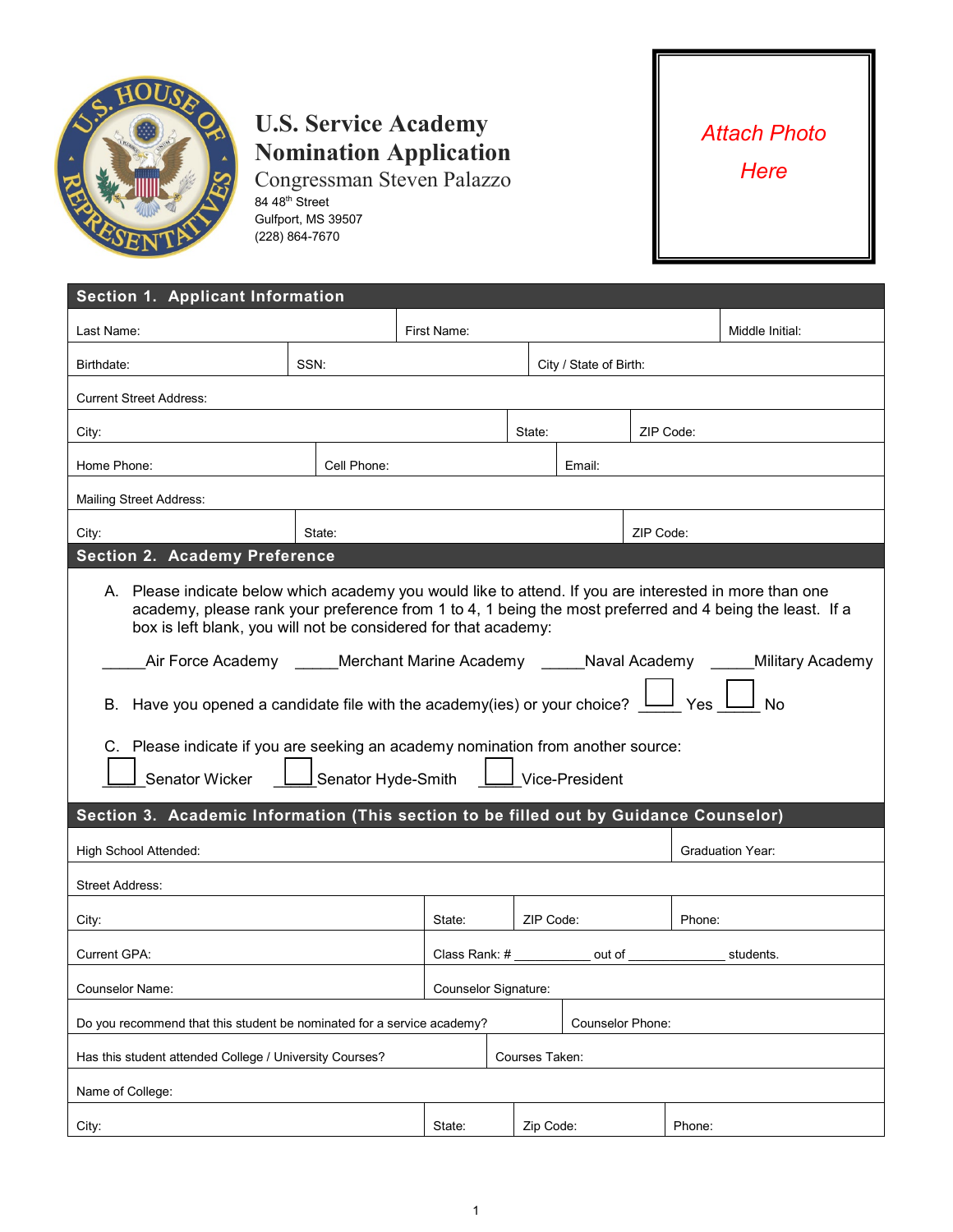| <b>Section 4 Standardized Testing</b>         |       |          |  |             |       |          |  |               |            |
|-----------------------------------------------|-------|----------|--|-------------|-------|----------|--|---------------|------------|
| List your last three ACT or SAT scores below: |       |          |  |             |       |          |  |               |            |
| <b>ACT</b>                                    | Date: | English: |  |             | Math: | Science: |  |               | Composite: |
| <b>ACT</b>                                    | Date: | English: |  |             | Math: | Science: |  |               | Composite: |
| <b>ACT</b>                                    | Date: | English: |  |             | Math: | Science: |  |               | Composite: |
| <b>SAT</b>                                    | Date: | Reading  |  |             | Math: | Writing: |  |               |            |
| <b>SAT</b>                                    | Date: | Reading: |  |             | Math: | Writing: |  |               |            |
| <b>Section 5 Family</b>                       |       |          |  |             |       |          |  |               |            |
| Legal Guardian(s) Last Name:                  |       |          |  | First Name: |       |          |  | Relationship: |            |
| Legal Guardian(s) Last Name:                  |       |          |  | First Name: |       |          |  | Relationship  |            |
| Home Street Address:                          |       |          |  |             |       |          |  |               |            |
| City:                                         |       |          |  | State:      |       | Zip:     |  |               |            |
| Home Phone:<br>Cell Phone:                    |       |          |  |             |       | Email:   |  |               |            |

| Section 6. Candidate Application Checklist |                               |                                                                                                                                                                                                                                                                                                                                                                                                                                                                                                                                                                                                                                           |  |  |  |  |  |
|--------------------------------------------|-------------------------------|-------------------------------------------------------------------------------------------------------------------------------------------------------------------------------------------------------------------------------------------------------------------------------------------------------------------------------------------------------------------------------------------------------------------------------------------------------------------------------------------------------------------------------------------------------------------------------------------------------------------------------------------|--|--|--|--|--|
| ✓                                          | <b>Item</b>                   | <b>Instruction / Description</b>                                                                                                                                                                                                                                                                                                                                                                                                                                                                                                                                                                                                          |  |  |  |  |  |
|                                            | <b>Application Form</b>       | Completed by applicant & guidance counselor, signed,<br>photo attached.                                                                                                                                                                                                                                                                                                                                                                                                                                                                                                                                                                   |  |  |  |  |  |
|                                            | <b>Photo</b>                  | You must affix a photo in the designated box on page 1                                                                                                                                                                                                                                                                                                                                                                                                                                                                                                                                                                                    |  |  |  |  |  |
|                                            | Letters of Recommendation (3) | Ask your high school counselor or principal to provide a<br>letter of recommendation as well as two other letters of<br>recommendation from teachers, coaches, employers, or<br>someone who knows you well. Have the individuals send<br>the letter to you in a sealed envelope with their signature<br>across the seal.                                                                                                                                                                                                                                                                                                                  |  |  |  |  |  |
|                                            | <b>Resume</b>                 | Please attach a resume to include, academic<br>accomplishments, GPA, activities, offices held, sports<br>played, awards won, part-time or summer employment,<br>church activities, etc.                                                                                                                                                                                                                                                                                                                                                                                                                                                   |  |  |  |  |  |
|                                            | <b>Transcript</b>             | Ask your counselor or principal to provide you a copy of<br>your school transcript. Make sure the transcript includes<br>your course listings and grades through the end of your<br>junior year, current Grade Point Average and class rank (if<br>provided by your high school) and SAT/ACT scores (if<br>provided by your high school). The official transcript should<br>be returned to you in a sealed envelope with a signature<br>across the seal. If your school will not provide transcripts<br>directly to students, have the school mail the transcripts to<br>the Gulfport District Office with a note reflecting this policy. |  |  |  |  |  |